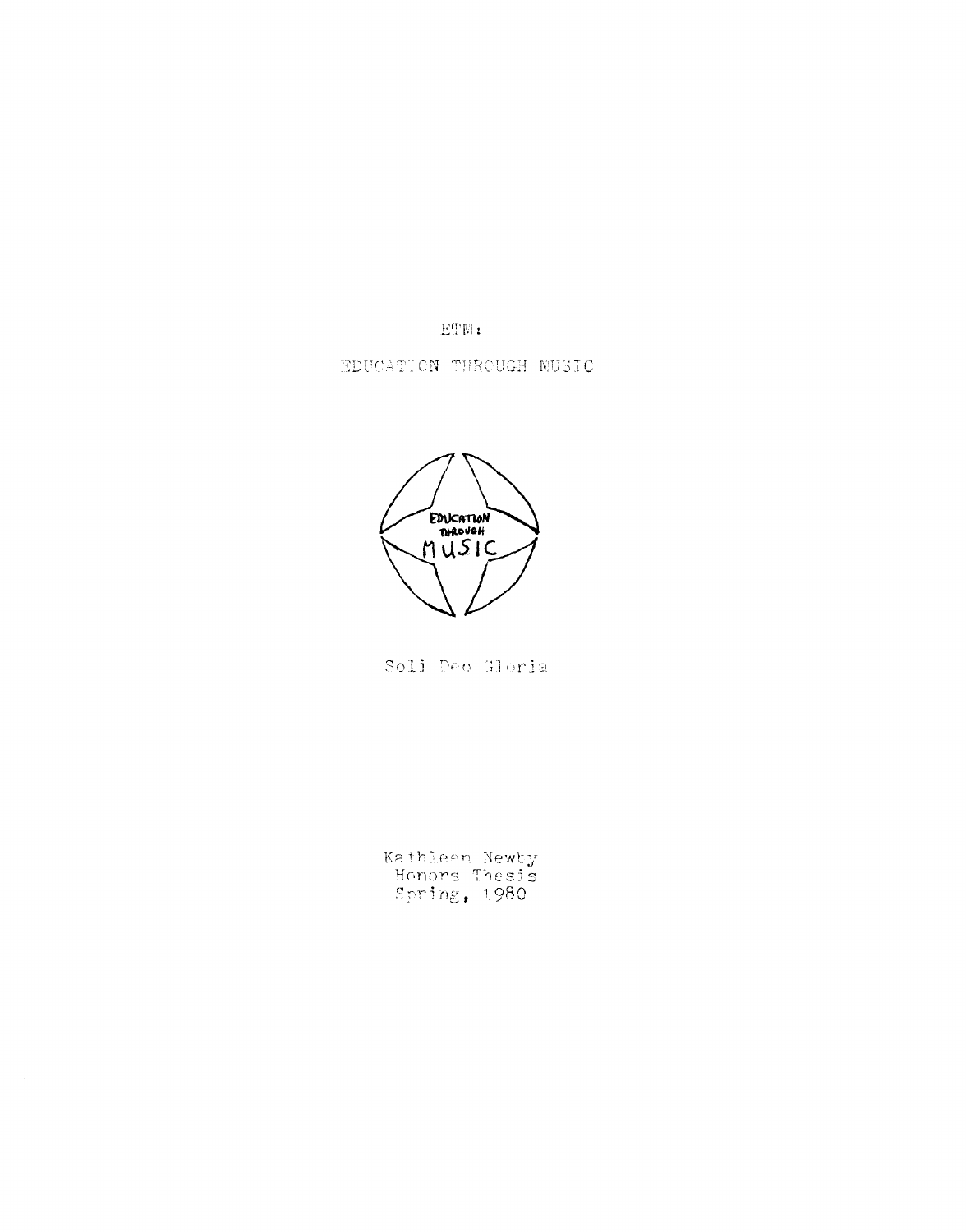Sp<sup>cell</sup><br>These

Education Through Music is based upon the ideas and beliefs of Mary Helen Richards. She has a full time staff working with her as she travels around the country giving workshops and updating her teaching techniques.

She has been influenced by the teachings of Zoltan Kodaly. She explains his influence: "It was the story of his search for songs in his own tongue that the children could hear and relate to easily, that led me to a strong awareness of the need for songs in our own phythms and in our own melodies...I developed a great feeling of concern and responsibility for our music teachers, that they be given the type of training that will equip them to deal with their teaching situations, that they learn to look at children to see what particular type of song experience the child needs, and that each teacher develop an understanding of the child and how to work with them."<sup>1</sup> Her philosophy is to teach children-not music. I should state at the beginning that although I like ETM, I believe music should be included in a school's curriculum for its own sake. It seems to me that these two approaches are not incompatible. I say approaches because Mrs. Richards states that "... ETM is not a method. - It is rather a way of being with children, a process. It is an attempt to reach the child through music."<sup>2</sup>

Mrs. Richards uses many games in teaching. ETM is rather unique from other teaching methods in the amount of games it employs. Games are used to help the very young child with communication and language skills. Mrs. Richards puts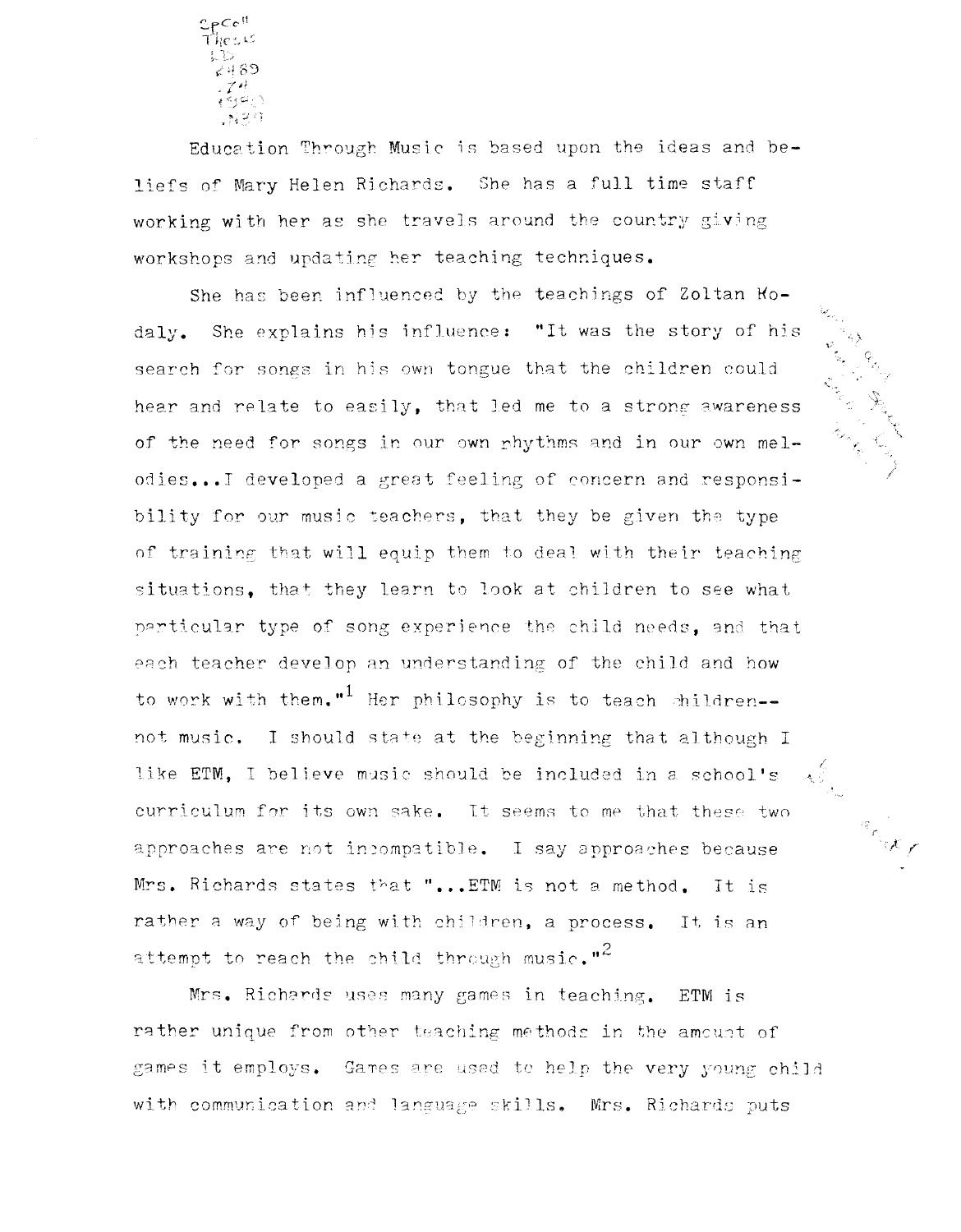it this way: "The attitudes, movements, inflections and eyecontact experiences that constantly accompany the flow of our language are a natural part of the experience games and help the children to learn to be aware of each other and to communicate their awareness. The experience games are built on the songs which come from the melody track of the English language."<sup>3</sup> With the young child she believes, "we communicate by body movement to the language we speak and to the language we hear. The importance of this to the child in his ability to communicate is only beginning to be understood. Singing is elevated speech and as such emphasizes the rhythm, melody and structure of the language. The experience game song focus es the child on the language he speaks, tuning him in, focusing his attention, helping him to see, hear, and feel, to anticipate and respond."<sup>4</sup>

The ETM method is centered around the concept of reaching children through music. Mrs. Richards believes that music is just the vehicle through which we can educate and reach children. ETM works to help a child in the acceptance of himself. For instance, a child's name is used when working with thythm patterns (e.g. Bil-ly, Car-o-lyn). The child is very conscious of the fact that his name is being used. He is important enough for the teacher to include his name and he can begin to learn other's names. At this point it is important to note that when using this technique in a game, such as "Hickety, Tickety"<sup>5</sup>, the teacher should be careful to include everyone eventually.

 $(2)$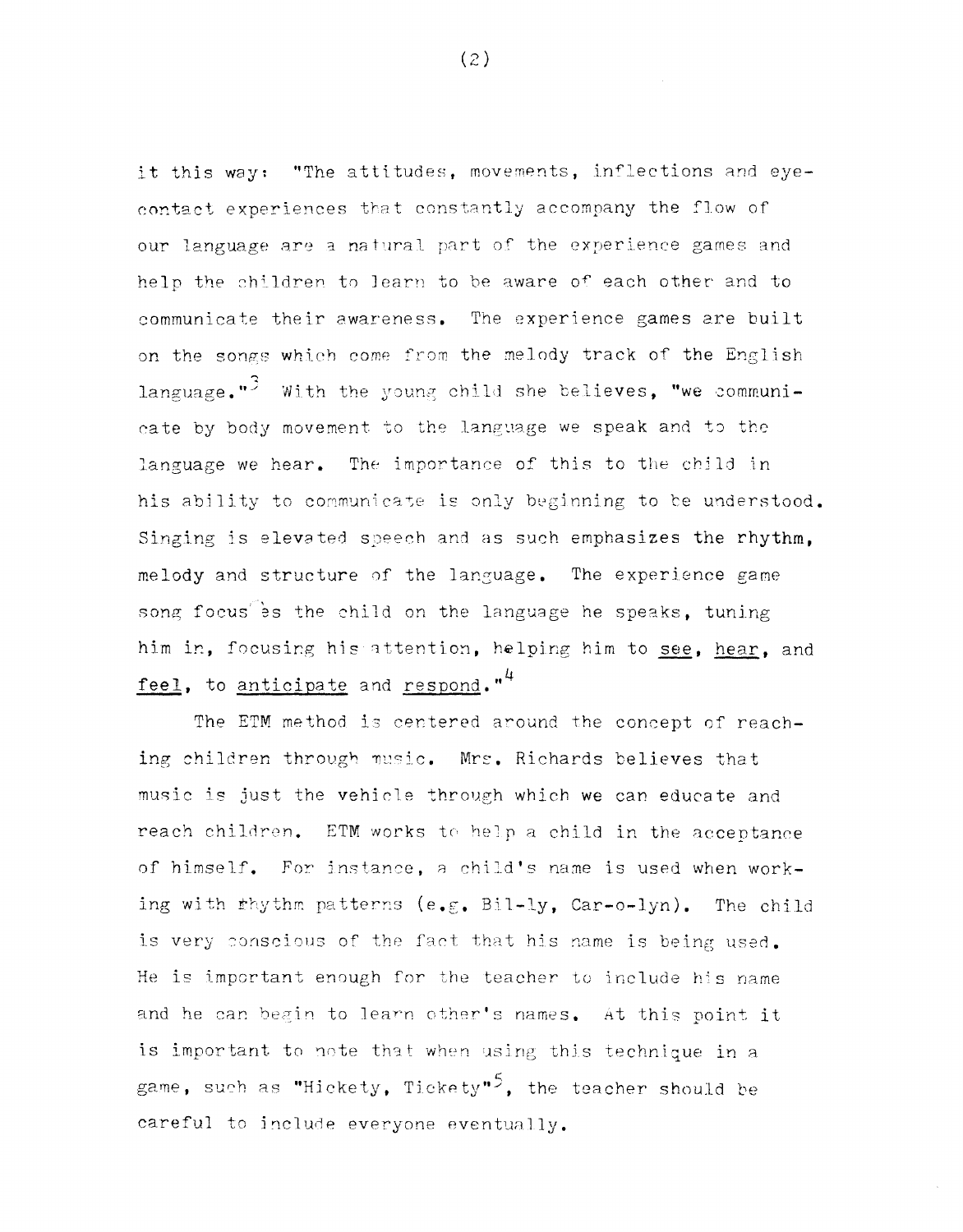### Basic Ideas About ETM

As stated before, the main idea behind this method is to teach children, not to teach music to children. Another concept is to create an atmosphere wherein the children can be creative. The teacher should have a basic lesson plan, but it should be flexible enough to adapt to whatever the children come up with.

It is too easy to do a let of talking with this method instead of doing. Often, too much time is spent explaining the game and what the class is going to attempt to do. The teacher should be aware of the capabilities of her children and adapt each lesson so the class experiences as much as possible with as little explanation as possible.

There are basically four different parts to each singing game and each part has a specific purpose. The four parts are: movement, music, social interaction and language. I will go into detail in each of these areas later. In almost all of the singing games each of these parts is represented. One reason the singing games do work well with children is because the children are enjoying the game while the learning is going on. They are involved with the learning and physically involved with the music. They are also learning that it is fun to work with other children.

# Concept Materials

There are several "concept materials" used in ETM. One

 $(3)$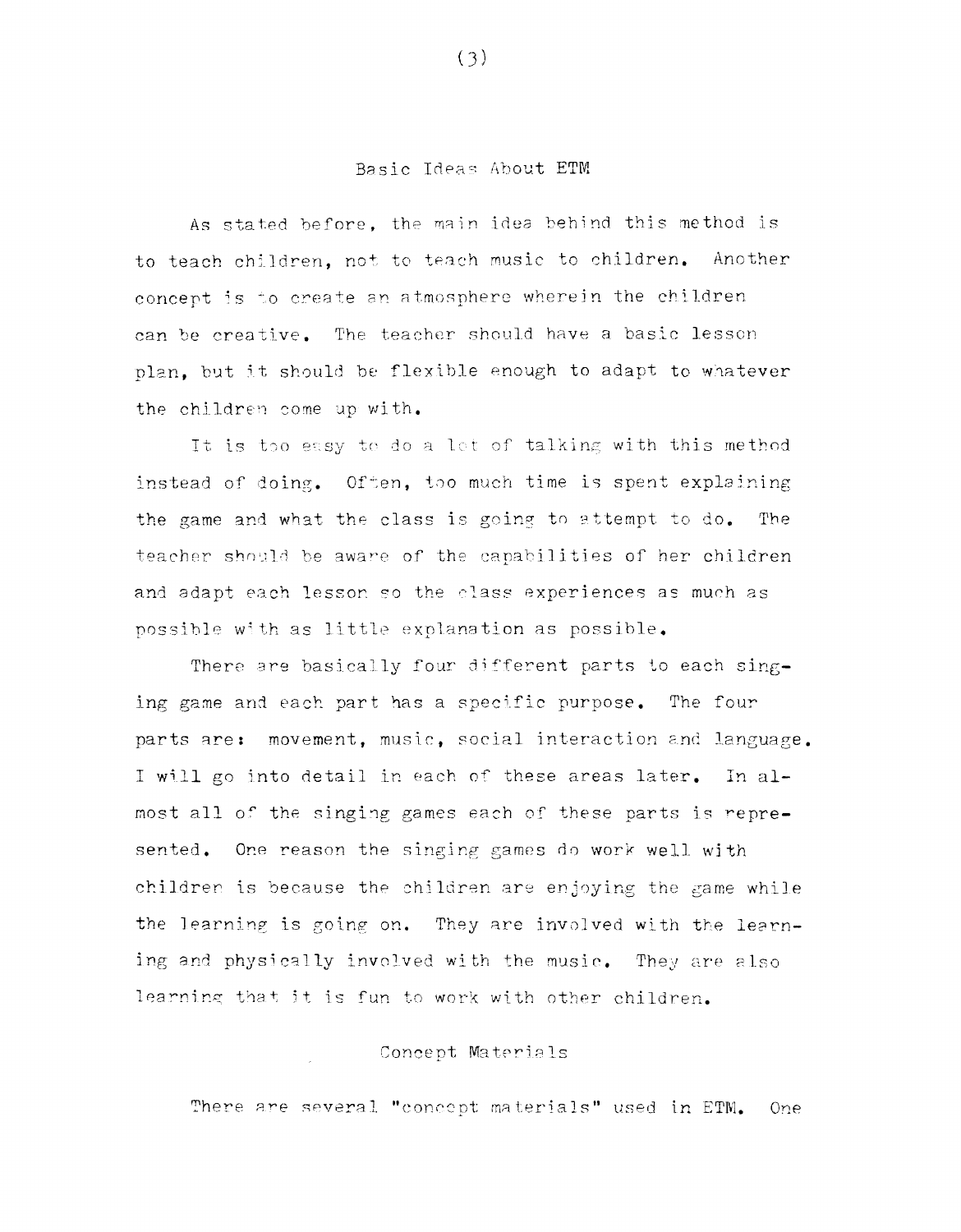of the basic ingredients is folk songs. Mrs. Richards has collected these folk songs from around the world. Many she learned as a child and quite a few have been sent to her by other teachers. They are as varied as "Bombalalom"<sup>6</sup> from Brazil to "Yonder She Comes"<sup>7</sup> from Missouri. Solfegge symbols are used in ETM, but the main emphasis is still the singing game.

Rhythm symbols are used almost exclusively for elementary children. When the students are older they are taught the common names of these symbols (e.g. quarter notes, eighth notes, etc.). Echo clapping and working with writing and singing the names of rhythm symbols are commonly used techniques. On the following page I have illustrated some examples of rhythm symbols and names. There are many different ways to use rhythm symbols and once the child understands the basic ideas (e.g. ta= quarter note) it is not difficult to transfer him to the common names. I think it is important to expose him to the common names at the earliest time the teacher feels it is appropriate.

Another widely used ETM "material" is the form map. A form map incorporates a child's feelings into the written expression of the song. it helps him relate symbol to sound. This is a very good opportunity for the child to be creative because the map is not dictated to him. A good way to use the form map with elementary children is to first make a map in the air. The child uses his pointer finger in the air

 $(4)$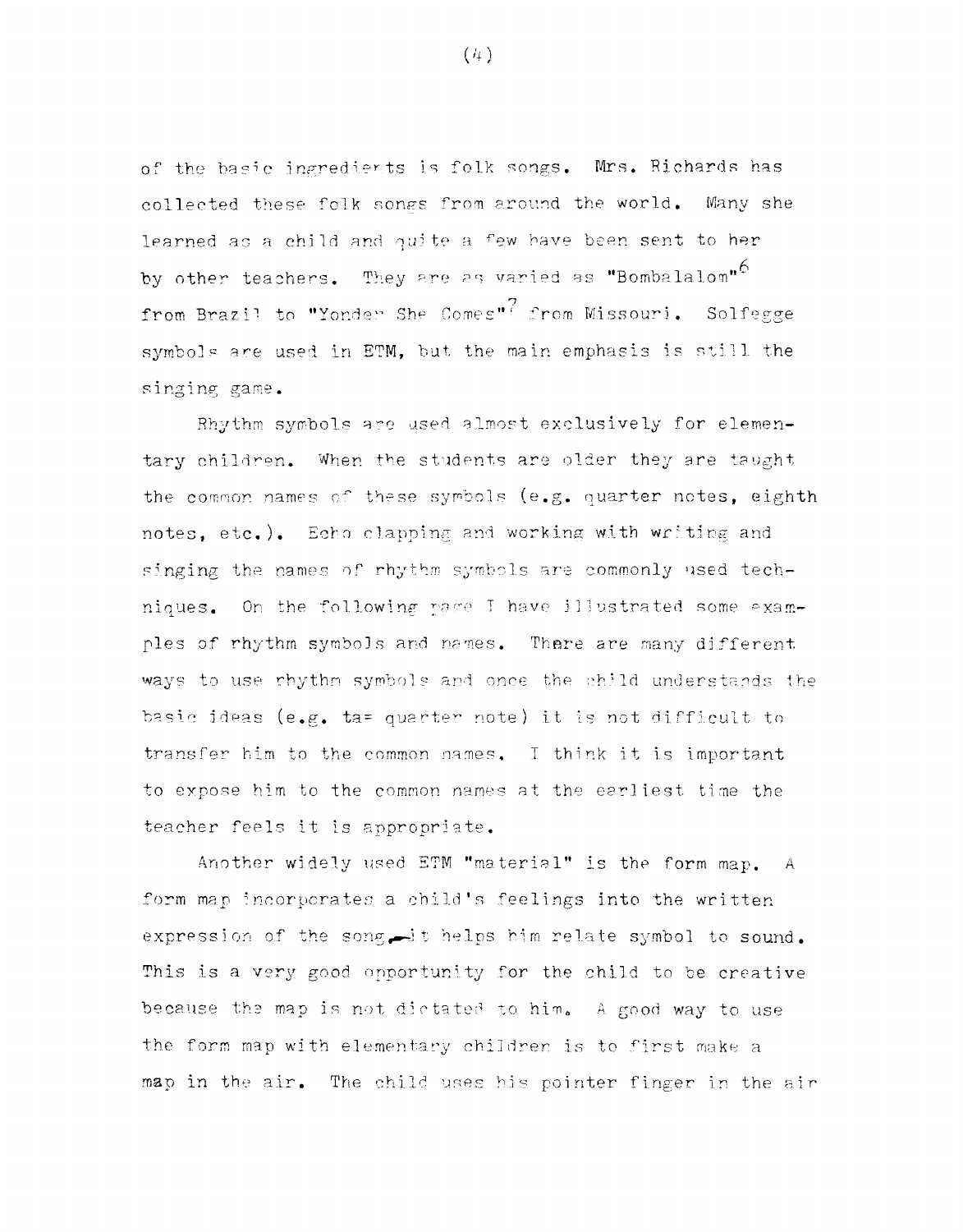as a pencil. When the music starts, he can move his finger in a smooth motion wherever he wants to take it. It is then time to put the map on paper. This is done with a marker and a large enough piece of paper to be creative on. The child puts an "X" somewhere on the paper for a starting point and draws from there. The first time this is done, the cap should be left on the marker so the child makes a practice map that can be changed. An example of a form map is on the following page. It is my form map to the song "Sally Gooden."<sup>8</sup>

The last material I will discuss is the beat map. A beat map is no more than a picture of the beats. Phrasing can be incorporated into this. On the following page is a beat map to the song "Blue Bird."<sup>9</sup> Whenever a pulse or beat is felt, the child makes a line to indicate this. If the pulse is divided he makes two smaller lines. The purpose of the beat map is to help the child understand phrasing as well as the beats and how and where they are divided.

# Teaching Through Experience Games

The four areas of an experience game -- movement, music, social interaction and language -- will now be discussed. There are many games that could be used as examples for each area. I will choose one game and how the aspect I am exploring is brought out.

The first area is movement. I have chosen the game "Pucinella"<sup>10</sup> to illustrate this concept. A child is chosen

 $(5)$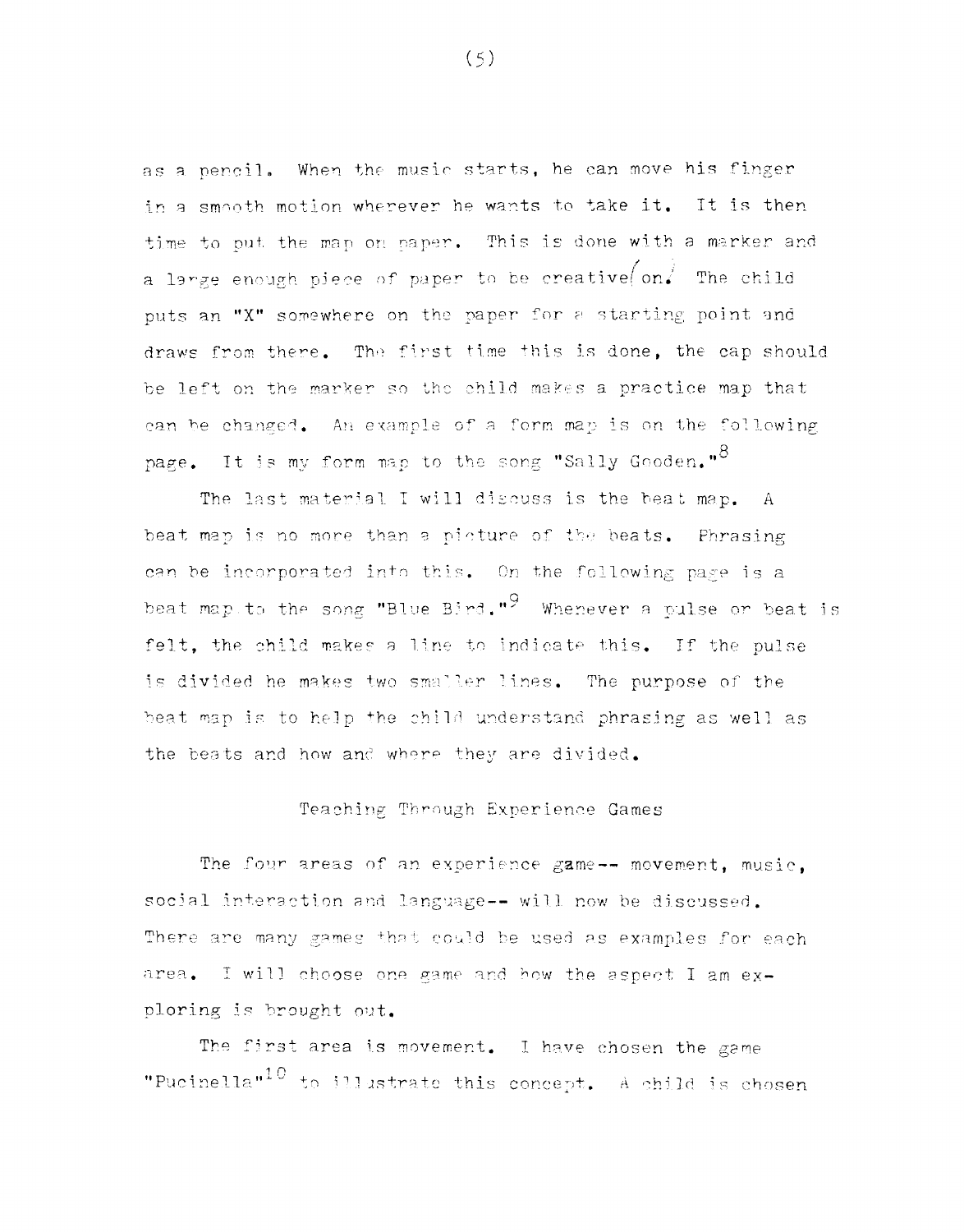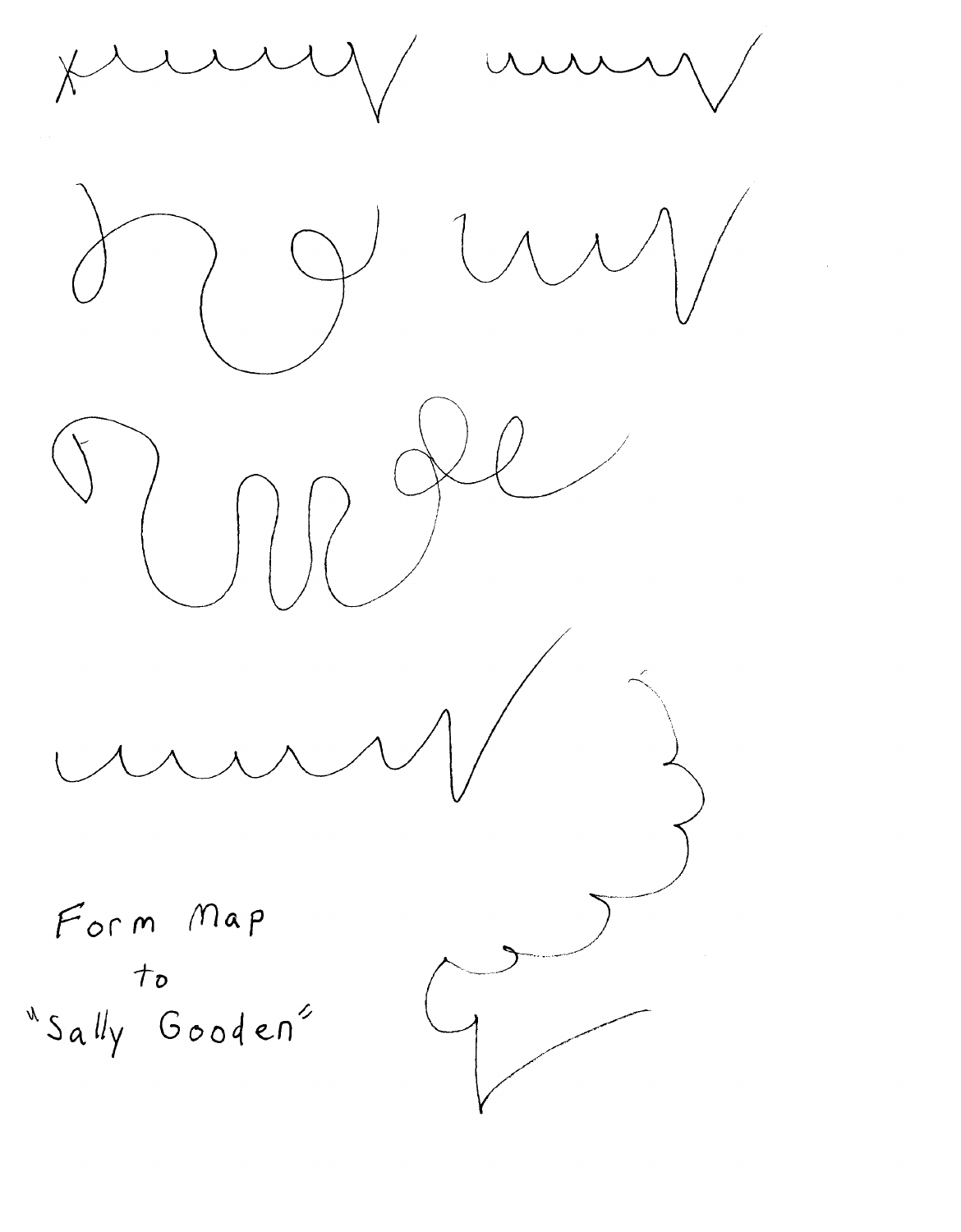

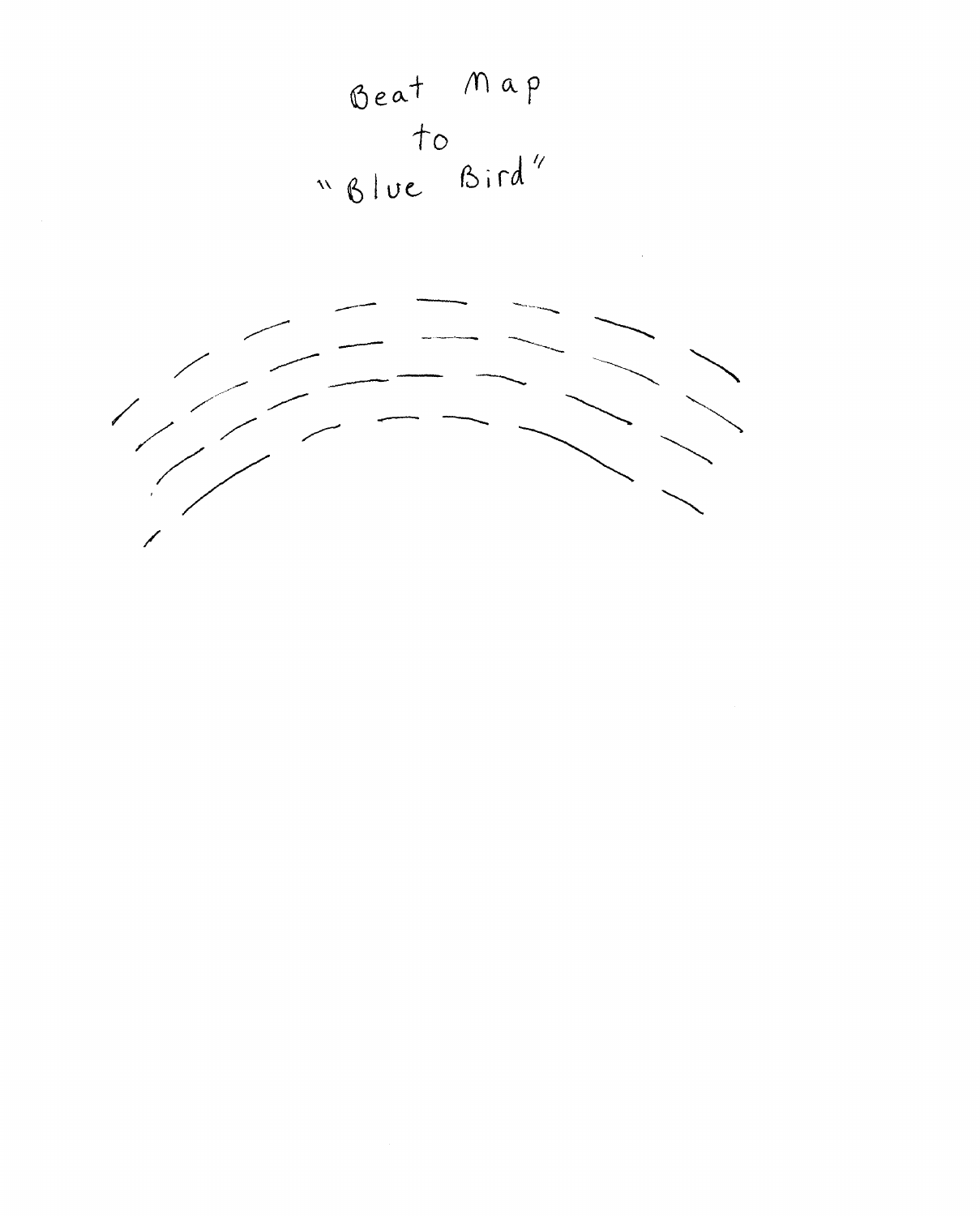to stand in the middle of a circle of children. The children in the circle join hands and circle around singing, "Look who's here! Puncinella, Puncinella! Look who's here! Puncinella from the zoo!" At this point the circle stops and the children drop hands. They put on imaginary glasses and sing "What can you do, etc.." During this verse the child in the middle does some body actions. The circle children then imitate the actions exactly while singing "We can do it too, etc.." Next, the child in the middle closes his eyes, extends his hand and turns in a circle while the children clap their hands and sing "Who do you choose, etc.." On the last word of the song the child steps and follows his hand to the new Puncinella.

This game has the children moving, stopping to do actions, and imitating another's movements. The child in the middle learns to stop at the cadence. It also develops eyemotor-coordination.

The second idea to explore is music. The song in this area I will explain is "Circle Left." "

This game is played by having the children form a circle. They hold hands and circle lift on the first verse. On the final cadedne, "Shake them 'simmons down!" they stop in place and shake 'heir hands and equat down with the music. Every child can hove a chance to make ap a verse to the song. The final cadence goes down mi-mi-re-do, as the children move their bodies and hands down. The hand signals could be used here to bring out the downward mution of the music.

 $(6)$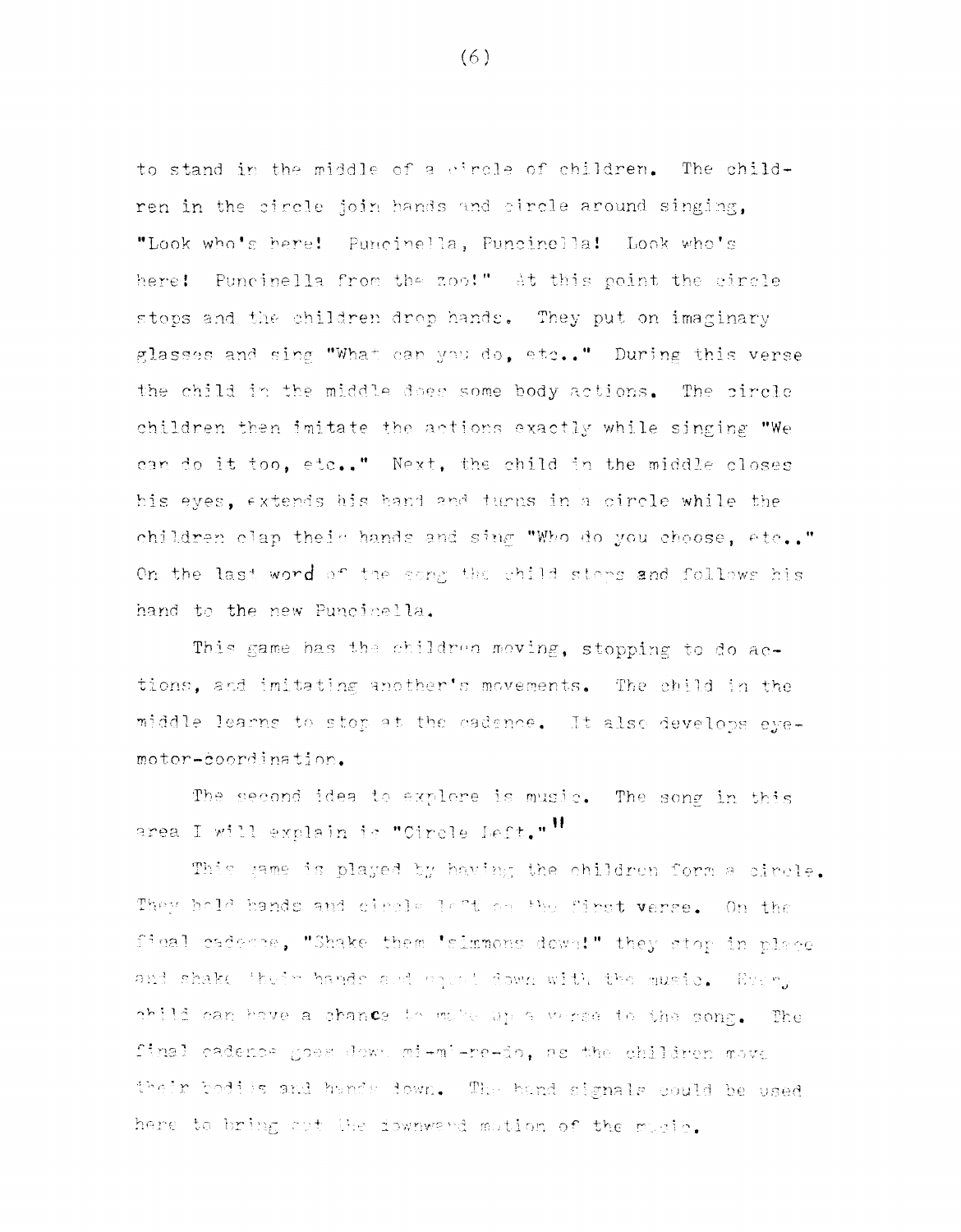The ibird area is social interaction. I have seen the "Penny Song"<sup>12</sup> work well in this srea.

The children are seated in a circle with their hands in front of them. They pass around a penny during the some while one child who is "it" hides his eyes in a corner. Passing a penny carefully from one child to the next is not an easy task to accomplish. On the last note of the song the permy stors and the children sing that they are ready. The child comes in from the corper and has three guesses as to who has the penny. The ourstions and mesponses need to be in clear, loud veices. There are variations in this game to make it. adaptable for all grade levels. Once the children learn this game it seems to work well with the teacher observing instead of participating. This mives the class a chance to interact very closely with one another. Every class and age group that I have seen playing this game seem to like it and pay close attention on they don't lose track of where the penny is. The questions and answers are sung and responses are needed after each one from the entire class.

The final aspect I will explore in the use of language in ETM. Mrs. Richards believes that singing is merely alavated speech. In her book, The Music Language, (page 10), she explains about her songs. "The child can eing these songs easily and in tune because they are situated on the melody track of his speech. With these songs he is comfortable and happy and secure in the knowledge and certainty that he has a

 $(7)$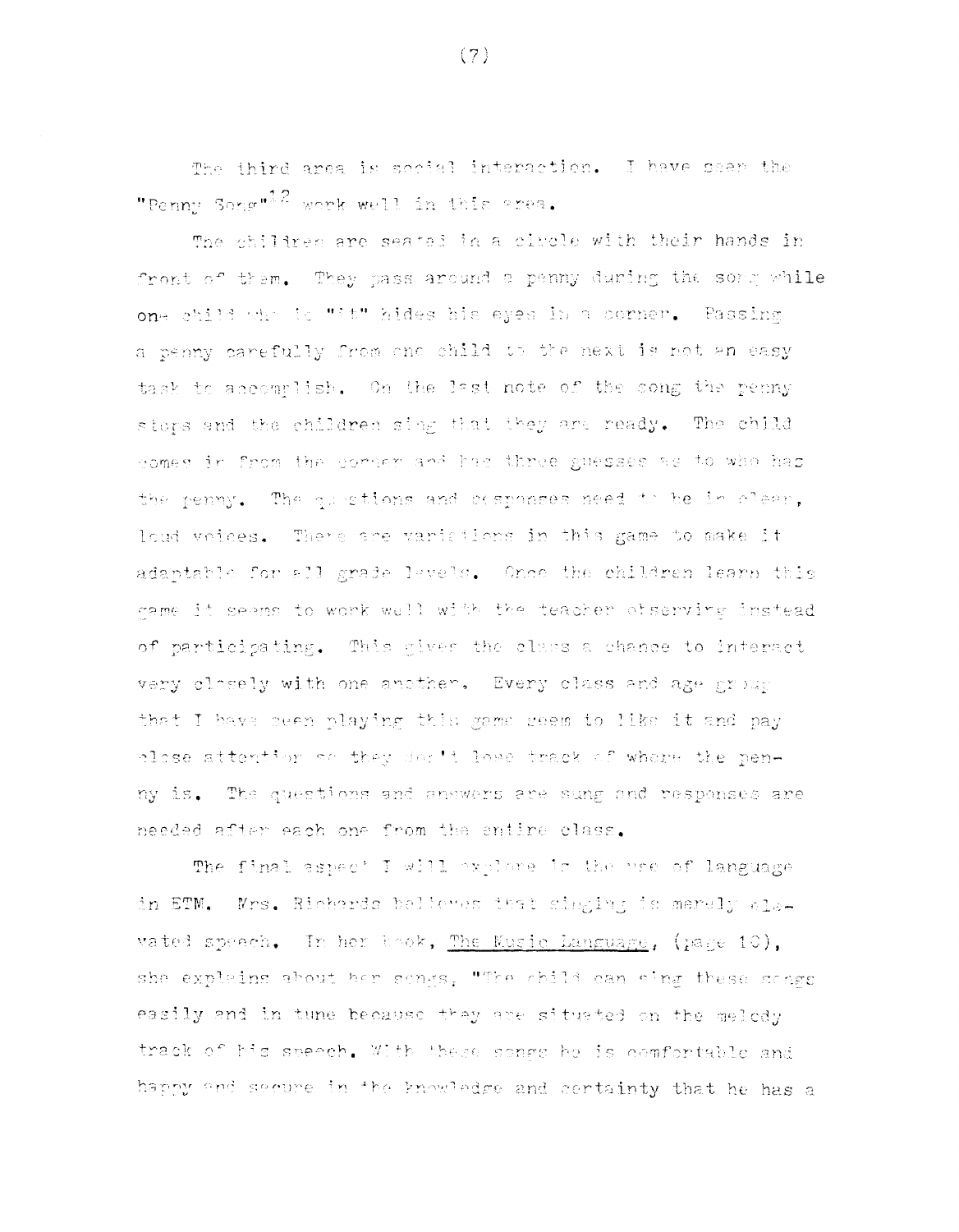gift of some with which he can communicate with those around him." Communication is very important in ETN. Wany of the songs use questions and answers (e.g. "Penny Game"), questions that require rechonses (e.g. "Puncinalla"), and dances or games which need cooperation (e.g. "Sally Gooden").

## My Experiences With ETM

I student + taught at Eastwood and Wilbur Wright elementary schools in New Castle, Indiana in the spring quarter of 1980.

My supervising teacher was Mrs. Linda Kinnett. She has been teaching elementary music for eight years. After attending several ETM seminars she adopted the approach and has been using it for six years. When I came in, all the children at both schools were used to ETM and understood it fairly well. I narticinated in this approach and taught it. Mrs. Kinnett believes this approach has been successful and I agree with her. She uses ETM; however, she does not go into it as deeply as one could and she also uses some "traditional" music teaching methods. That is, she uses music beoks, plays other games, and utilizes dancing. I believe using more than one approach gives the children a wider variety of learning. The prominent idea from some supervisors, teachers, and principals seems to be just let the kids have fun in music. That is fine, and I agree that music should be enjoyable, but we are not here merely to entertain them. Music is a valuable subject containing worthwhile things to be learned. If this is forgotten, music becomes easily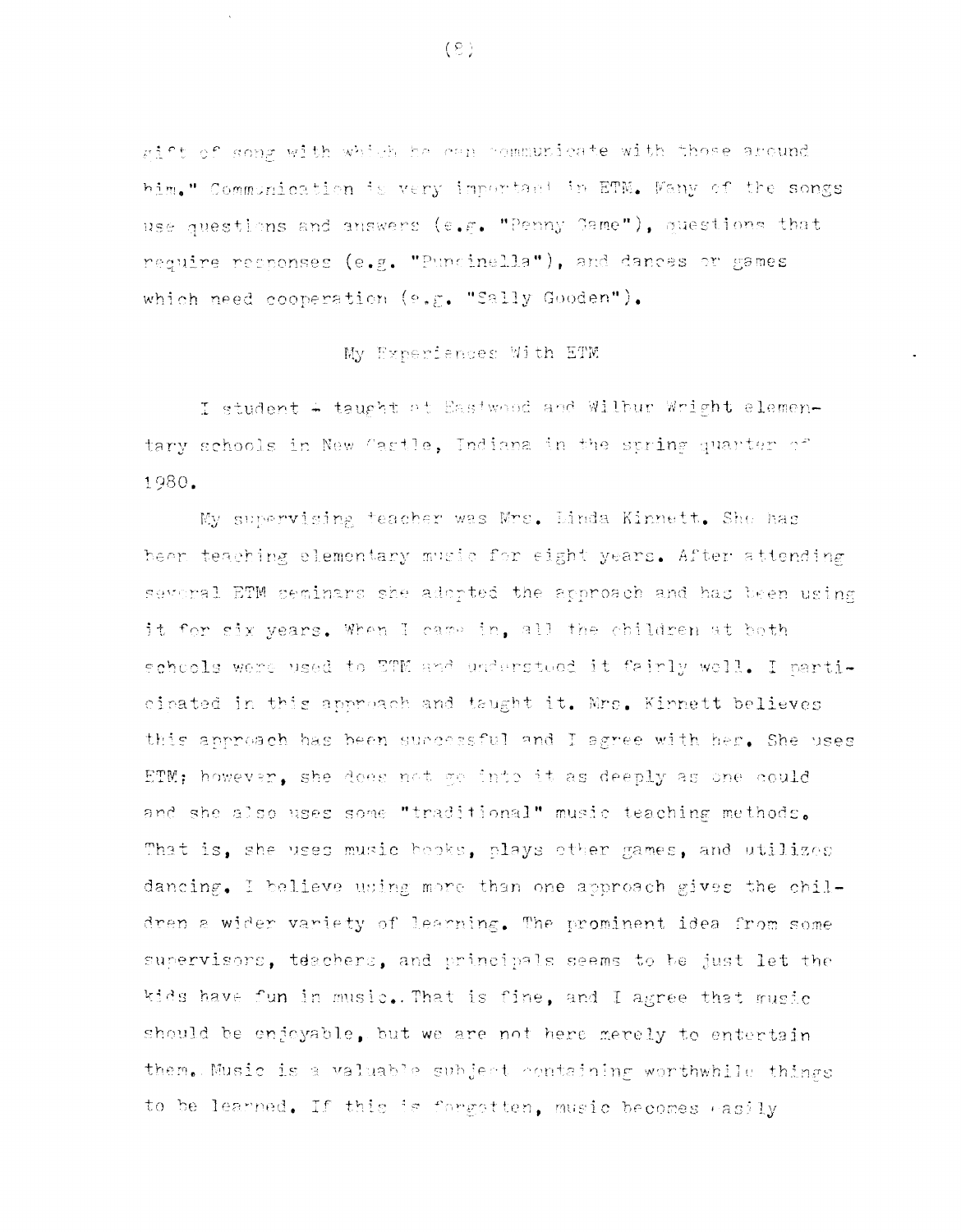dispensible. That is a terrible future for music education. Educators should do their best to see that schools without music do not become a total reality. My experiences with ETM and other approaches has reinforced in my mind the potential in music to benefit children.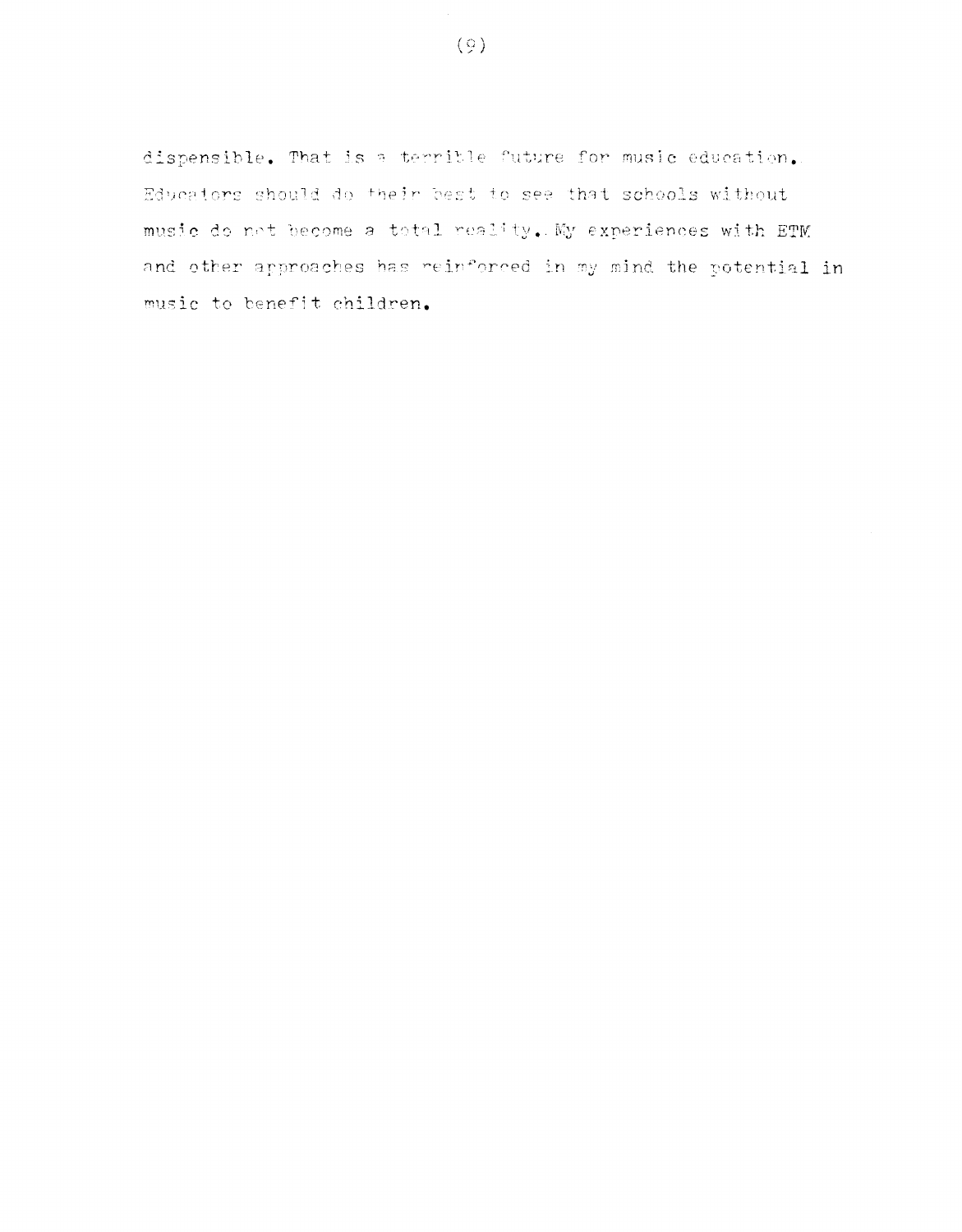### FOOTNOTES

- 1. Mary Helen Richards, Music Language 2, (Richards Institute<br>of Music Education and Research, 1974), page iv.
- 2. Ibid, nage vi.
- 3. Sister Fleurette Sweeney and Margaret Wharram, Experience Games Through Music, (Richards Institute of Music Education and Research, 1973), page 1.
- 4. Mary Helen Richards, The Music Language, (Richards Insti-<br>tute of Music Education and Research, 1973), page 2.
- 5. Ibid. page 38.
- $6.$  Ibid. page  $84.$
- 7. Ibid, page 32.
- 8. Music Language 2, page 94.
- 9. Ibid, page 53.
- 10. Experience Games Through Music, page 84.
- 11. The Music Language, page 94.
- 12. Ibid, page 88.